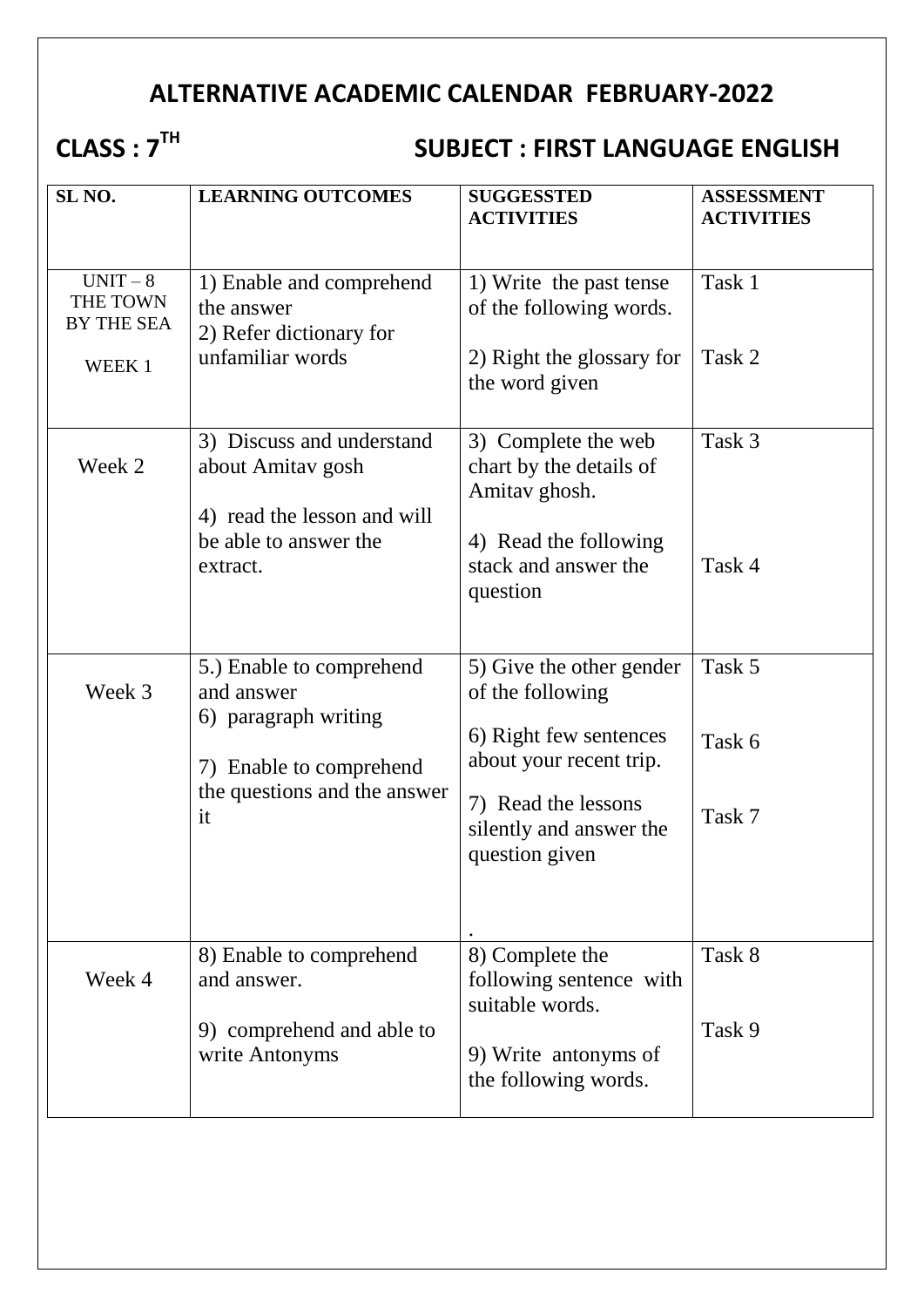## **Task 1**

## **I . Write the past tense of the following word**

| 1 Have        |  |
|---------------|--|
| 2 $Go$        |  |
| 3 Enjoy       |  |
| $4 \text{Is}$ |  |
| 5 Spend       |  |

## **Task 2**

#### **II. Write the glossary for the Words below given .**

|    | 1) Glimpse   |  |
|----|--------------|--|
|    | 2) Dense     |  |
|    | 3) Brusquely |  |
|    | 4) Glimmer   |  |
|    | 5) Trivial   |  |
| 6) | Futile       |  |

## **Task 3**

#### **III . Read about the author amitav ghosh and fill the web chart given below**



#### **Task 4 IV . Read the following extract and answer the question that follows**

- 1) And yours mother and sister?
	- A) Who asked this
	- B) To whom was it said?
	- C) Who were disappeared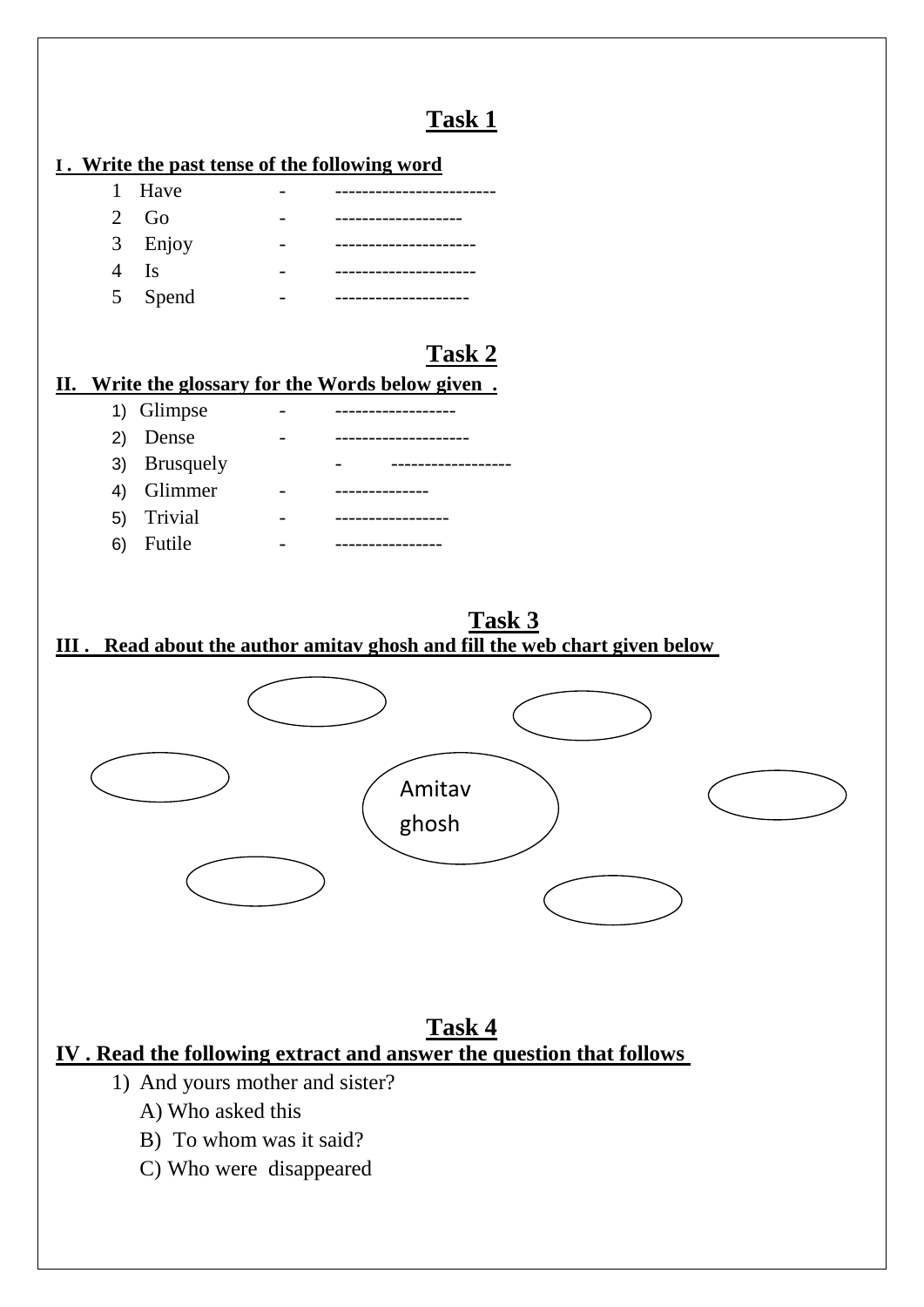## **Task 5**

#### **V. Write the other gender of ;-**

- $1)$  He  $2)$  mother
- 3) sister
- 4) wife

## **Task 6**

## **VI . Write a few sentences about your recent trip**

-------------------------------------------------------------------------------------------------------- ---------------------------------------------------------------------------------------------------------------- ---------------------------------------------------------------------------------------------------------------- -------------------------------------------------------------------------------------------------

## **Task 7**

#### VII. **The lesson silently and answer the question given**

1) when was amitav ghosh born ?

2) Where did Nava Bharathi school children went to trip?

-------------------------------------------------------------------------------------------

3) where did the director left his family when he went to trip ?

- -------------------------------------------------------------------------------------------
- 4) Why did the director cut off his wife's call? --------------------------------------------------------------------------------------------
- 5) Director was very anxious why ?

## **Task 8**

## **VIII . Complete the following sentence with suitable words;**

- 1) -------------------- school children went to the trip to Chikkamagluru
- 2) The director was on the way to -------------------
- 3) The water in the --------------------------------- began to rise rapidly.
- 4) --------------- is the author of the lesson "The Town By The sea "
- 5) A government office in ------------ had satellite phone.

#### **Task 9**

#### **IX . Write the Antonyms of the following**

| 1) Early     | X |  |
|--------------|---|--|
| 2) Different | X |  |
| 3) Night     | X |  |
| 4) Rapid     | X |  |